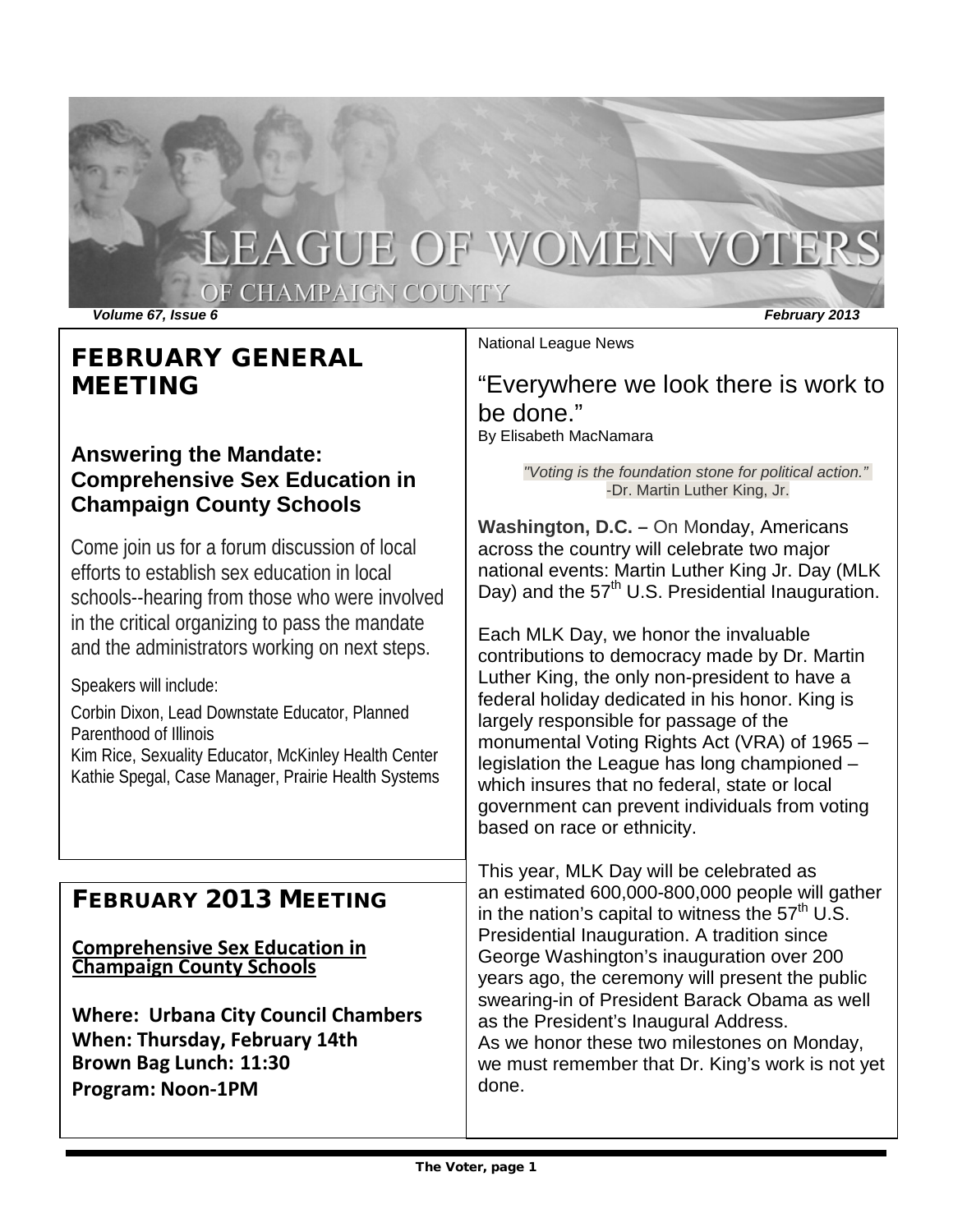| League of Women Voters of Champaign<br>County Officers for 2012-2013                                                                                                                                                                                                                                                                                                                                                                                                                          | CONTINUED FROM NATIONAL NEWS, page 1                                                                                                                                                                                                               |
|-----------------------------------------------------------------------------------------------------------------------------------------------------------------------------------------------------------------------------------------------------------------------------------------------------------------------------------------------------------------------------------------------------------------------------------------------------------------------------------------------|----------------------------------------------------------------------------------------------------------------------------------------------------------------------------------------------------------------------------------------------------|
| Corrie Proksa<br>President:<br>217-359-495<br>corrieproksa@hotmail.com                                                                                                                                                                                                                                                                                                                                                                                                                        | According to the Brennan Center for Justice, roughly 21<br>million Americans are at risk of becoming<br>disenfranchised as a result of ongoing voter suppression                                                                                   |
| 1 <sup>st</sup> Vice President (Organization):<br><b>Trisha Crowley</b><br>217-359-2514<br>tcrowley9491@gmail.com                                                                                                                                                                                                                                                                                                                                                                             | and intimidation tactics. The League continues to fight<br>for voters' rights: In September, I testified on Capitol                                                                                                                                |
| 2 <sup>nd</sup> Vice President (Program):<br>Theresa Michelson<br>217-344-4078<br>thmichelson@gmail.com                                                                                                                                                                                                                                                                                                                                                                                       | Hill against attempts to weaken laws that protect voters'<br>core constitutional right to vote and fundamental<br>American values, and Leagues across the                                                                                          |
| <b>Claire Barkley</b><br>Secretary:<br>cebarkley@hotmail.com<br>217-344-6995                                                                                                                                                                                                                                                                                                                                                                                                                  | country helped ensure that hundreds of thousands of<br>voters could cast their ballot this past election cycle.                                                                                                                                    |
| Sandy Volk<br>Treasurer:<br>sandyvolk803@gmail.com<br>217-367-7664                                                                                                                                                                                                                                                                                                                                                                                                                            | In his January 2009 Inaugural Address, President<br>Obama noted, "[E]verywhere we look, there is work to                                                                                                                                           |
| <b>Newsletter Editor:</b><br>Michelle Jett<br>michellejett1@gmail.com<br>217-766-9677                                                                                                                                                                                                                                                                                                                                                                                                         | be done." Today, this assertion still rings true. In his<br>acceptance speech following Election Day, Obama                                                                                                                                        |
| <b>Rachel Storm</b><br>Webmaster:<br>630-677-7791<br>rstorm2@illinois.edu                                                                                                                                                                                                                                                                                                                                                                                                                     | acknowledged the issues faced by voters across the<br>country, some of whom waited in lines for up to nine<br>hours. "We have to fix that," he said. The League                                                                                    |
| Antje Kolodziej<br>Directors:<br>Joan Miller<br>Sue Phillips                                                                                                                                                                                                                                                                                                                                                                                                                                  | couldn't agree more, and we've identified four concrete<br>solutions.                                                                                                                                                                              |
| Deb Rugg<br>Rachel Storm                                                                                                                                                                                                                                                                                                                                                                                                                                                                      | It has been nearly half a century since the passage of<br>the VRA, yet we are still engaged in Dr. King's fight for                                                                                                                                |
| Do you have friends or acquaintances who might be<br>interested in the League? Share your newsletter! We<br>will add them for three months to the mailing list for the<br>Voter. Email <b>WV.il.cc@gmail.com</b> or call Sue Phillips at<br>359-8818 or Margaret Olson at 344-6390 with the name<br>of anyone who might be interested.                                                                                                                                                        | the right to vote, and his work remains more important<br>than ever. As we approach Inauguration Day, we call on<br>President Obama to hold to his promise and work to<br>strengthen voters' rights, and we urge you to join the<br>fight as well. |
| <b>LWVCC STUDY - CRIMINAL</b>                                                                                                                                                                                                                                                                                                                                                                                                                                                                 | <b>CANDIDATE FORUM</b>                                                                                                                                                                                                                             |
| <b>JUSTICE SYSTEM NEEDS</b>                                                                                                                                                                                                                                                                                                                                                                                                                                                                   | Voter Service is in the process of organizing a Candidate                                                                                                                                                                                          |
| Currently the committee is reading through multiple<br>reports on the criminal justice system in Champaign<br>County. If you are interested in joining this committee<br>please contact Michelle for the study materials and plan<br>to attend our next meeting, Thursday, February 7th at<br>9AM at Espresso Royale on S. Neil Street.<br>Please consider joining this important study. For more<br>information please contact Michelle Jett at<br>michellejett1l@gmail.com or 217-766-9677. | Forum for the Democratic Primary Election for the Mayor<br>and City Clerk in Urbana. These are the only contested<br>offices in Champaign County on the February 26 Primary<br>Election ballot.                                                    |
|                                                                                                                                                                                                                                                                                                                                                                                                                                                                                               | Because League guidelines do not allow us to hold<br>'empty seat' debates, we are waiting to hear from<br>candidates for each office in order to finalize a date.                                                                                  |
|                                                                                                                                                                                                                                                                                                                                                                                                                                                                                               | Just in case all the arrangements fall into place, the<br>Urbana City Council Chambers have been reserved for<br>Tuesday, February 12 from 7:30-9:30 pm.                                                                                           |
|                                                                                                                                                                                                                                                                                                                                                                                                                                                                                               | Watch your email or The News-Gazette for confirmation<br>or call Carole at 217-377-9148.                                                                                                                                                           |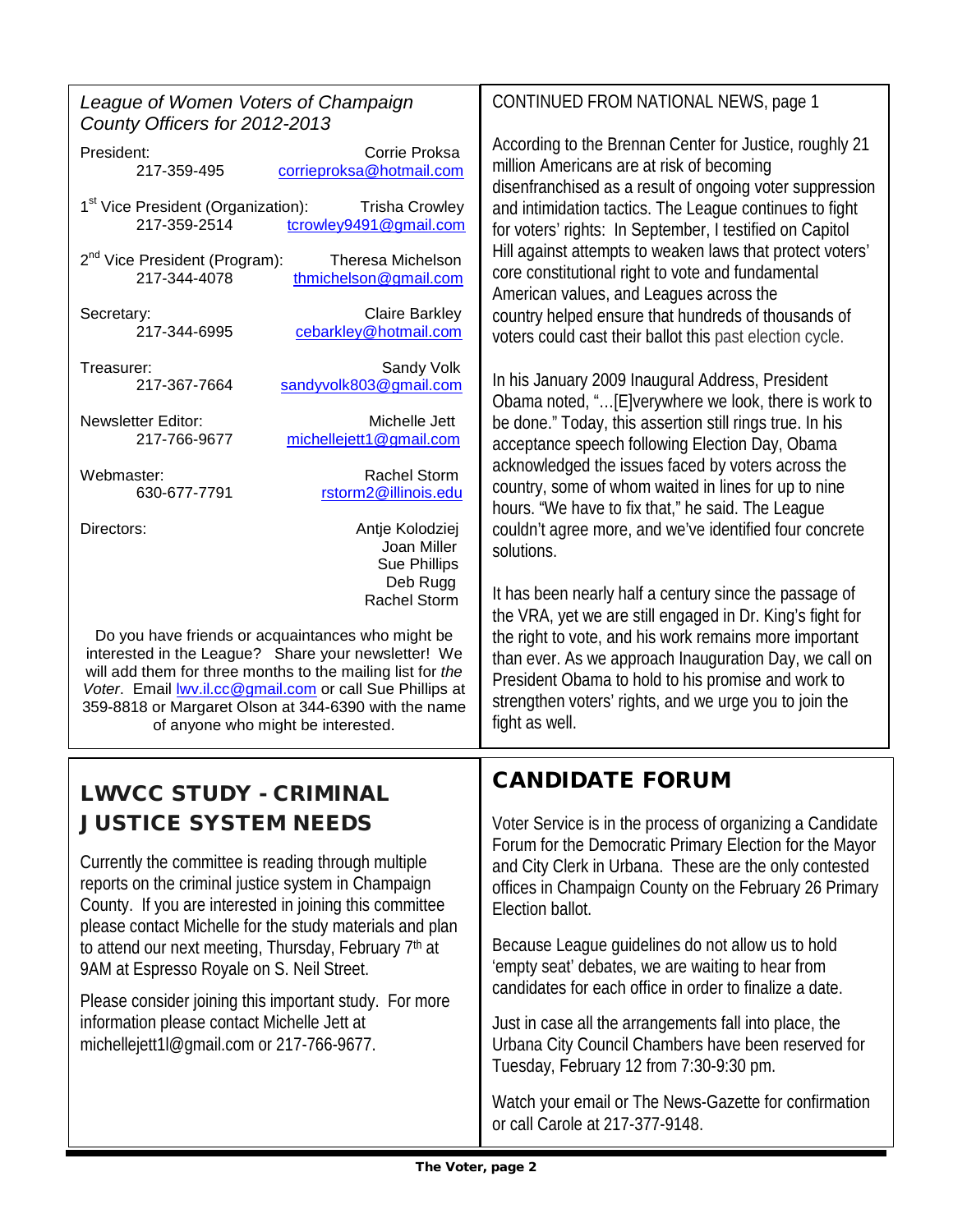| <b>Membership Form - League of Women Voters of Champaign County</b>                                                                                                                                                                                                                                                                                                                                                                                                                                                     |                                                                                                                                                                                                                                |  |
|-------------------------------------------------------------------------------------------------------------------------------------------------------------------------------------------------------------------------------------------------------------------------------------------------------------------------------------------------------------------------------------------------------------------------------------------------------------------------------------------------------------------------|--------------------------------------------------------------------------------------------------------------------------------------------------------------------------------------------------------------------------------|--|
|                                                                                                                                                                                                                                                                                                                                                                                                                                                                                                                         | Date: the contract of the contract of the contract of the contract of the contract of the contract of the contract of the contract of the contract of the contract of the contract of the contract of the contract of the cont |  |
|                                                                                                                                                                                                                                                                                                                                                                                                                                                                                                                         | Zip: __________________                                                                                                                                                                                                        |  |
|                                                                                                                                                                                                                                                                                                                                                                                                                                                                                                                         |                                                                                                                                                                                                                                |  |
|                                                                                                                                                                                                                                                                                                                                                                                                                                                                                                                         |                                                                                                                                                                                                                                |  |
|                                                                                                                                                                                                                                                                                                                                                                                                                                                                                                                         |                                                                                                                                                                                                                                |  |
| Please circle the type of membership: Individual Dues* \$65.00<br>Household Dues* \$97.50 #NEW Member Due \$32.50                                                                                                                                                                                                                                                                                                                                                                                                       | Student Dues* \$5.00<br>#New Household Dues \$48.75                                                                                                                                                                            |  |
| Please make checks payable to LWVCC, and mail to: Sue Phillips, 1018 W William, Champaign, IL 61821                                                                                                                                                                                                                                                                                                                                                                                                                     |                                                                                                                                                                                                                                |  |
| #Dues for new members, for one year, are half the amount paid by continuing members.<br>*Dues and donations are not tax deductible as charitable contributions from your federal income tax return. You may, however, make a tax<br>deductible contribution to the Education Fund (of LWVCC) by writing a separate check made payable to "LWVIL Education Fund". Please include<br>"Champaign County" on the memo line of your check.<br>Check your Voter mailing label for the month your membership dues are payable. |                                                                                                                                                                                                                                |  |

# LWVIL Graduated Rate Income Tax (GRIT) Project

**About the Graduated Rate Income Tax (GRIT) Project** : The League of Women Voters of Illinois is partnering with the Center for Tax and Budget Accountability on this GRIT project. We share the common belief that the economy is of paramount importance to Illinois families and one of the best ways to achieve economic growth is by having a well educated population. Having a structural deficit weakens our ability to provide for a strong economy. Having an inefficient revenue system is the basis for that structural deficit and we believe a better fiscal system is a graduated rate income tax

**Scope and Focus:** The LWVIL Graduated Rate Income Tax Project will educate Illinoisans about the issues of a progressive as opposed to a flat tax; work to lobby for a bill to change the Illinois constitution, and; ultimately support and promote the approval of the amendment which will permit the graduated tax rate in Illinois.

For more information visit: **<http://www.lwvil.org/GRITProject.asp>**

*Three LWVCC members (Trisha Crowley, Steve Rugg and Debbie Rugg) are the first of hopefully many of us who will respond to the above web site to get education and training about GRIT. Please join us!*

| *NEW* League Study Beginning<br>Join our local League group to study the LWVIL Fiscal<br>Policy action item for the biennium: Leading the Way to                                                                 | <b>Exploring Alternatives to</b><br><b>Incarceration: A Dialogue</b><br>The League's student intern, Jessica Gao, is hosting an event<br>to generate student interest in the League. Please support                                              |
|------------------------------------------------------------------------------------------------------------------------------------------------------------------------------------------------------------------|--------------------------------------------------------------------------------------------------------------------------------------------------------------------------------------------------------------------------------------------------|
| a Graduated Rate Income Tax (GRIT) for Illinois!                                                                                                                                                                 | her by attending this exciting discussion.                                                                                                                                                                                                       |
| Please let Debbie Rugg know if you would like to join<br>this study, debrugg@aol.com or 621-7180. The LWVIL<br>has study materials as well as some training sessions<br>which we hope to attract to our CU area. | Panel speakers include Rebecca Ginsburg from the<br>Educational Justice Program, Sister Carol Ammons, former<br>Champaign County Board member and community activist,<br>and our own knowledgeable LWVCC Justice Committee<br>Chair Joan Miller. |
| At our Annual Meeting in May, we will hear and learn<br>more from a special speaker who is an expert and<br>driving force on this topic.                                                                         | When: Tuesday, February 12 <sup>th</sup> , 2013, Time: 5:30-7PM<br>Where: Women's Resource Center, in the old bank on the<br>corner of Green and Wright, on the 2 <sup>nd</sup> floor                                                            |